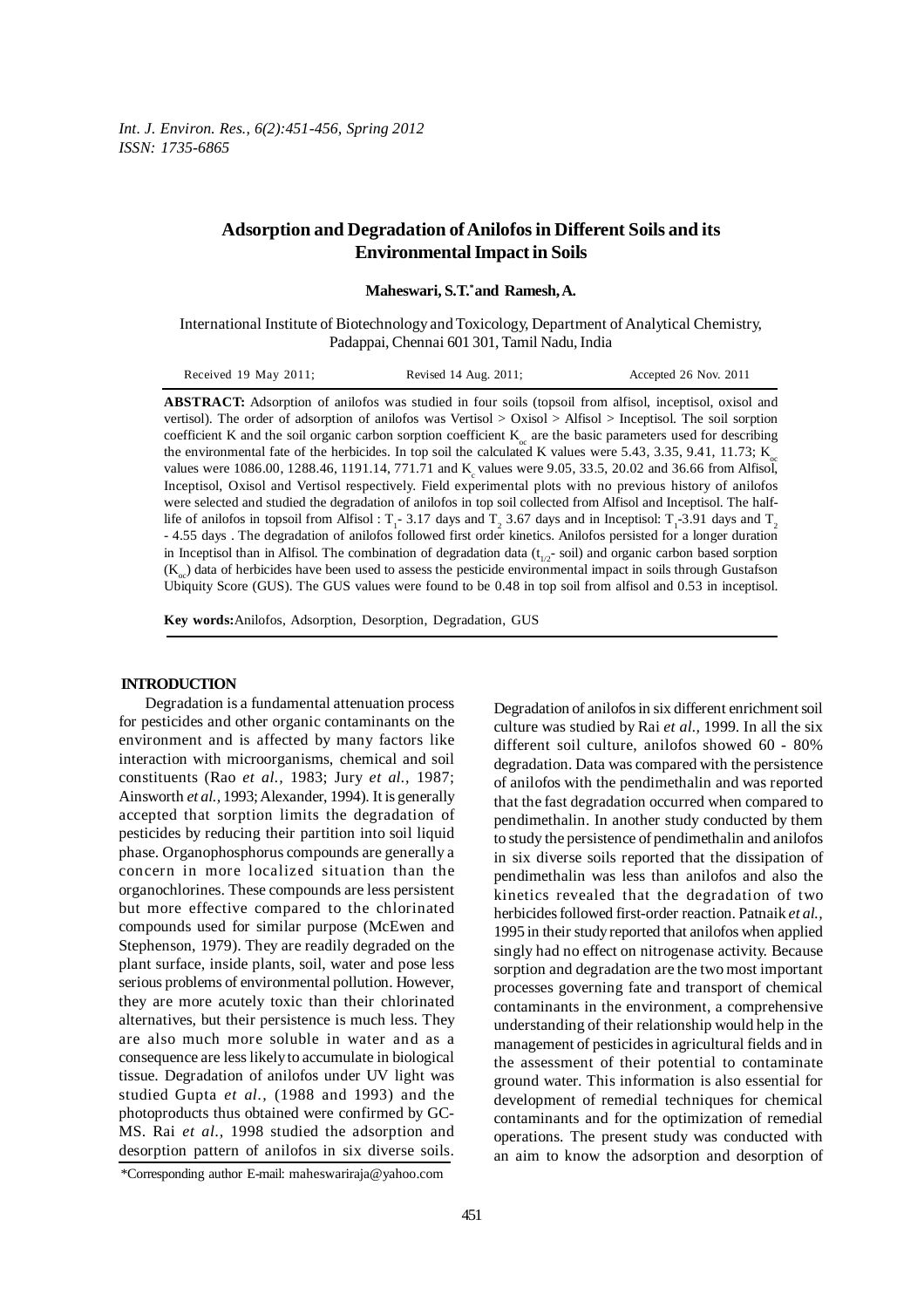anilofos in four different soils and degradation study in two soils. The data derived form both the studies were used to assess the environmental effect of anilofos by calculating the GUS.

## **MATERIALS & METHODS**

Anilofos, analytical reference standard of purity 93% was procured from Gharda Chemicals Ltd., Mumbai, India. All other reagents, chemicals and solvents used for adsorption, desorption and degradation studies were procured from Merck, Germany.

Accurately weighed 10 mg of anilofos reference standard of purity 93% and made up the volume to 10 ml using mobile phase (acetonitrile:water, 70:30 v/v). Different concentrations of anilofos *viz.,* 2.0, 1.0, 0.2, 0.1, 0.02 and 0.01 µg/mL were prepared by diluting the stock solution (930 µg/mL). Injected the standard solutions sequentially and measured the peak area resulting from the elution of the compound. A calibration curve was plotted for concentration of the standards injected versus area observed.

Alfisol and Inceptisol collected from the depth of 0-10 cm from the respective fields prior to herbicide application were used for adsorption study. The collected soil was air dried, sieved through a 2 mm sieve and stored. For determination of equilibration time, 5 g of soil was taken in a series of centrifuge tubes and 25 ml of known concentration of anilofos was added and kept shaking for different time intervals (2,4,8,12, 18 and 24 h). Weighed 10 mg of Anilofos 30%EC into a 10 ml standard flask and volume was made up using  $0.01M$  CaCl<sub>2</sub>. From this stock solution different concentrations of the test solution viz., 1, 2 , 3, 4 ,6 µg/mLwhich corresponded to 5, 10, 15, 20 and 30 mg/kgrespectively. The experiment was conducted at temperature  $22 \pm 3$ °C. The equilibration time was found to be 6 h and was used in adsorption studies. Five grams of topsoil from each soil viz., alfisol and

inceptisol were transferred to two separate 50 ml centrifuge tubes and 25 ml each of the anilofos solutions of 6  $\mu$ g/mL which corresponded to 30 mg/kg was transferred into it. A blank with 25 ml of 0.01M  $CaCl<sub>2</sub>$  alone was used for comparison. The contents were kept shaking for 6 h and at the end of the equilibration period the contents were centrifuged at 5000 rpm for 10 minutes. The supernatant was decanted without disturbing the soil, partitioning and column cleanup step was followed and and quantified for anilofos content.

Agricultural plots with no history of previous application of anilofos were selected for conducting the degradation studies. Field preparations were made by irrigating with water to a level of 5 cm above the surface. The field was ploughed once with mould board plough and leveled using a leveling board. Nine different trial plots each with a dimension of 5 x 4 m (20) m2 ) were prepared. Isolation distance of 1m was maintained between plots. All four sides of the plots were protected by soil boundaries (bunds) raised to a level of 30 cm height and 30 cm width. The seedlings (variety ASD19) were transplanted in the main field at the correct age and at optimum spacing of 20 x 10 cm. Spraying was done three days after transplanting. Anilofos (30% EC formulation) at recommended dose 450 g a.i./ha  $(T_1)$  and double the recommended dose 900 g a.i./ha (T<sub>2</sub>) was applied. For T<sub>1</sub>, 3 ml of anilofos 30% EC was dissolved in 1 l of water and sprayed in 20  $m^2$  using a knapsack sprayer. For  $T_2$ ,6 ml of anilofos 30% EC was dissolved in 1 l of water and sprayed in 20 m2 using a knapsack sprayer. Three different plots (triplicates) were sprayed for each dose. A further three different triplicate plots were sprayed with water  $(T_0)$ without any herbicide and maintained as control. Degradation studies were carried in the topsoil of two soil alfisol and inceptisol. The physico chemical properties of soil are presented in Table1. After spraying soil samples were collected at predetermined intervals (0,1,3,5,7,10,15,20,30,40,60 days).

| Soil type          | Alfisol | <b>Inceptisol</b> | Oxisol | Vertisol |
|--------------------|---------|-------------------|--------|----------|
| pH $(1:5 H_2O)$    | 4       | 7.2               | 6      | 5.2      |
| Sand $(\%)$        | 10      | 73                | 21     | 39       |
| $Silt$ (%)         | 30      | 17                | 32     | 29       |
| Clay $(\% )$       | 60      | 10                | 47     | 32       |
| Organic Carbon (%) | 0.5     | 0.26              | 0.79   | 1.52     |
| $CEC$ (meq/100g)   | 17.2    | 11.2              | 16.5   | 15.4     |

**Table 1. Physico- chemical properties of soil**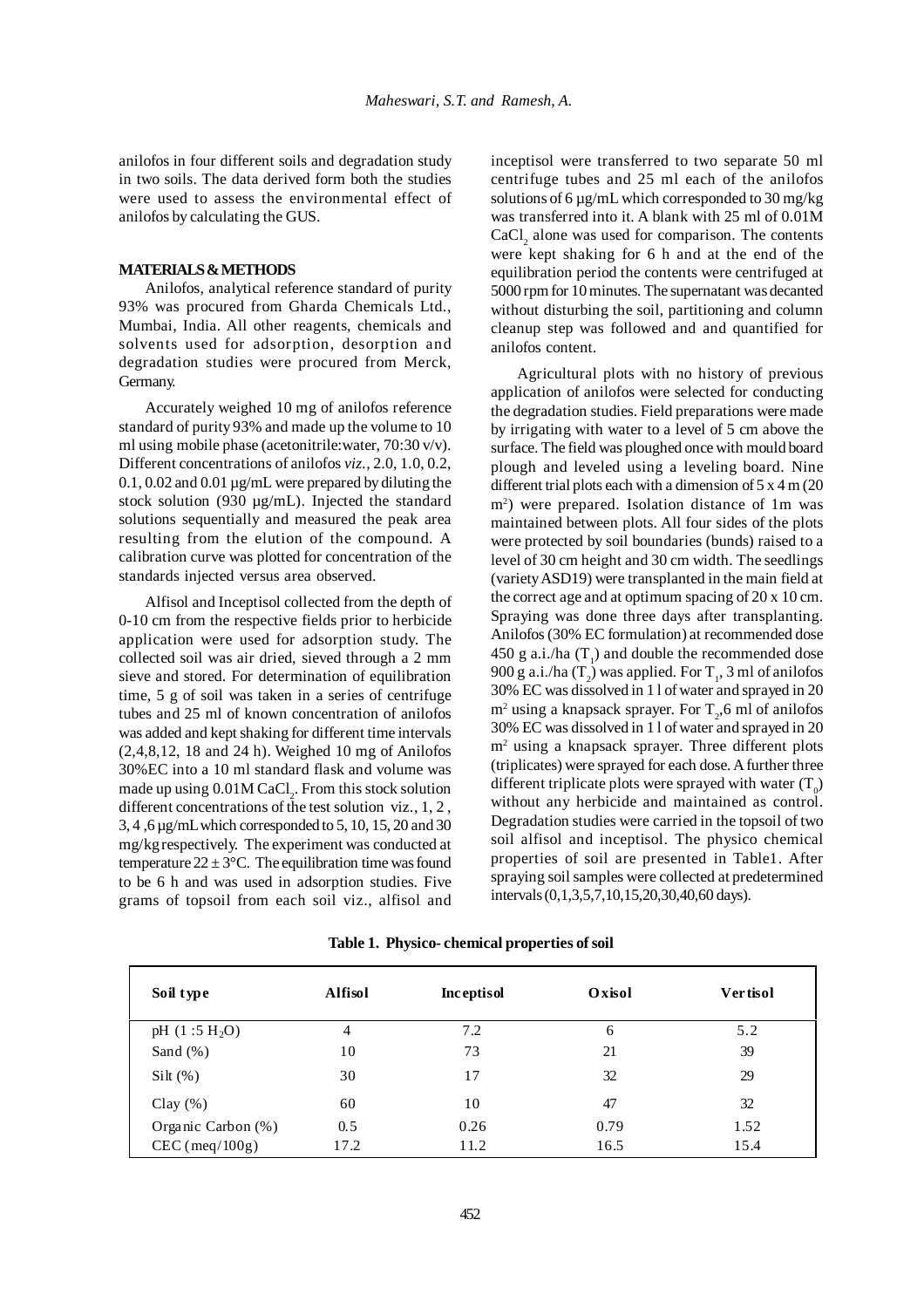A composite surface soil sample was drawn from the experimental field for initial analysis. At each sampling occasion, soil samples were collected randomly from nine different spots from each plot. Likewise, soil samples were collected from all of the triplicate plots at two doses. Samples from the control plots were collected before samples were collected from the herbicide treated plots. The sample size was  $\sim$ 1 kg from each plot. Pebbles and stones were removed, the soil was mixed thoroughly, and 250 g was sub sampled for analysis. The sub samples were stored in refrigerator at -20°C until analysis.

A 10 g soil sample was weighed into an Erlenmeyer flask and extracted with 100 ml of distilled water / acetonitrile mixture (1:1 v/v) using an end-over-end mechanical shaker for 30 min. The sample was filtered into a 500 ml round-bottom flask and rinsed with 50 ml of the same solvent; the volume was reduced to 50 ml in rotary evaporator at 40ºC.

Patitioning step was followed by transferring the sample into a clean 250 ml separatory funnel and extracted with 100 ml of methylene chloride. The contents were shaken vigorously to partition the entire test chemical into methylene chloride. The pressure built in the separatory funnel was released often. The funnel was kept undisturbed for the layers to separate and the organic layer was collected in an evaporation flask. The aqueous layer was again partitioned with 100 ml of methylene chloride, shaken and the funnel kept undisturbed and collected the organic layer. Combined the collected organic layers and concentrated to near dryness in a vacuum rotary evaporator at 40ºC.

Column cleanup step was performed using a glass column packed with 2 g of florisil (60-100 mesh), and washed with two 5 ml portions of 2% methanol in methylene chloride followed by two 5 ml portions of iso-octane. After the column had been conditioned, the sample was redissolved in 2 ml methylene chloride and diluted with 8 ml iso-octane. The entire sample was then transferred into the column; sample was eluted with 40 ml of 2% methanol in methylene chloride at a rate of 1 ml /min. The collected eluate was evaporated to dryness by rotary evaporator. The residue was dissolved in 3 ml of 10% acetonitrile in water, filtered and analyzed by HPLC.

The method adopted in the study was published by Ramesh and Maheswari, 2003.

All samples were separated and quantified by Shimadzu High Performance Liquid Chromatographic system (Shimadzu, Kyoto, Japan) equipped with LC-10ATvp pump and SPD-10 AVvp UV-VIS detector. A CBM-101 communication module supported by CLASS LC-10 software was used. A Phenomenex  $C_{18}$  column 25cm length x 4.6mm i.d was attached to the system. The mobile phase (acetonitrile:water  $(70:30 \text{ v/v})$ ) flow rate was fixed at 1.5 ml/min. The  $\lambda_{\text{max}}$  was set at 220 nm for detection purposes. The approximate retention time for anilofos was 7.8 minutes. At the limit of detection 0.01µg/ml the signal to noise ratio maintained was 3:1.

Different known concentrations of anilofos (2.0, 1.0, 0.2, 0.1, 0.02 and 0.01 µg/ml) were prepared in acetonitrile by diluting the stock solution. Injected 20 µl of standard solution and measured the peak area. Validation of the method was performed in terms of recovery studies before the analysis of unknown sample. The recovery study was conducted in the soil and  $0.01$ M CaCl<sub>2</sub>. 10 g of control soil sample was taken. Using pipette, 1ml of standard solution of anilofos of known concentration was added uniformly on the surface of the matrix and mixed well before extraction. The extraction was performed as described in the methodology. Recovery study was conducted for adsorption study with  $10<sub>m</sub>$  of  $0.01<sub>M</sub>$  CaCl<sub>2</sub>.

The recovery and detection limits of anilofos are shown in Table 2. The recovery ranges from 85 to 94% in soil and the limit of quantification is 0.001  $\mu$ g/g and the signal to noise ratio is 3:1. No substrate interference was observed at this quantification level as evidenced by the control sample analysis.

From the data on the quantities of anilofos adsorbed the corresponding equilibrium concentration, adsorption isotherms were constructed. They were plotted as per Freundlich adsorption equation since this could be applied to such heterogenous systems like soil herbicide and water suspension as

 $x/m = KC^{1/n}$ 

where

x/m =quantity of herbicide adsorbed per unit weight of soil  $(mg/g)$ ,

C= equilibrium concentration, K=adsorption coefficient ad  $1/n =$ slope.

The constants K and n were obtained respectively from the intercept and reciprocal of the slope of straight line obtained by plotting the data on a log-log scale as  $log(x/m) = log K + 1/n log C$ . Data is presented in Table 3.

The normalized sorption coefficient  $(K_{\infty})$  was calculated as

$$
K_{\alpha} = (K/OC) \times 100,
$$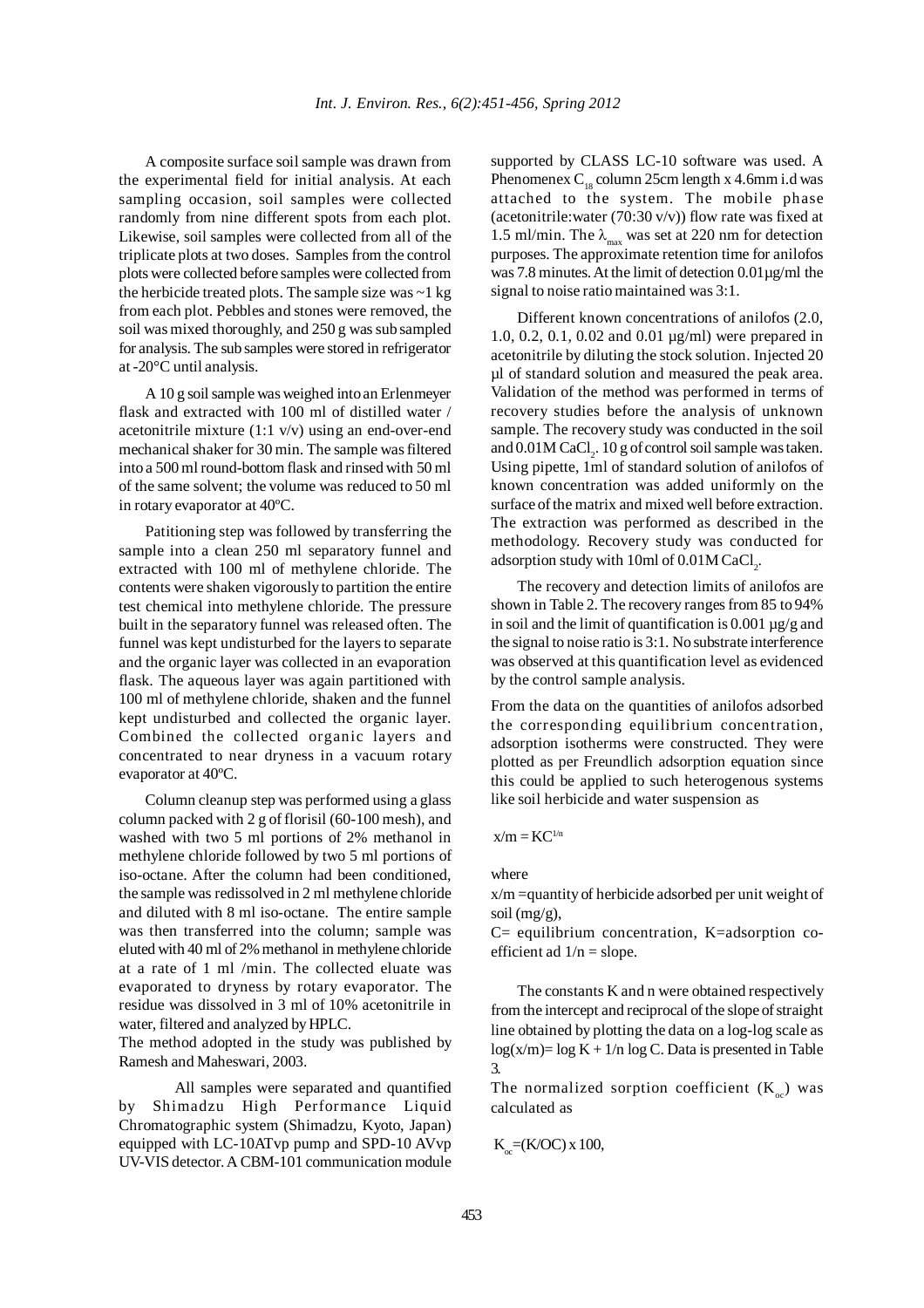|                  | Alfisol          | <b>Inceptisol</b> | Oxisol           | <b>Vertisol</b>  | $0.01M$ CaCl <sub>2</sub> |
|------------------|------------------|-------------------|------------------|------------------|---------------------------|
| Recovery $(\% )$ | $87.17 \pm 1.47$ | $91.67 \pm 1.97$  | $89.83 \pm 2.64$ | $89.00 \pm 3.85$ | $87.83 \pm 1.47$          |
| $RSD(\%)$        | 1.69             | 2.15              | 2.94             | 4.32             | 1.68                      |

|  |  | Table 2. Recovery and limits of detection of Anilofos from top soil of Alfisol, Inceptisol, Oxisol and Vertisol |  |  |  |
|--|--|-----------------------------------------------------------------------------------------------------------------|--|--|--|
|--|--|-----------------------------------------------------------------------------------------------------------------|--|--|--|

Limit of detection: 0.001  $\mu$ g/g; Fortification level : 1.0 – 0.005 $\mu$ g/g

Limit of quantification :  $0.005 \mu$ g/g

No. of analysis: Six replications

## **Table 3. Anilofos adsorption isotherms, coefficients of determination (r2 ), adsorption coefficient (K),**  $d$  istribution coefficient based on clay content (K  $_c$ ) and organic carbon normalized distribution coefficients(K  $_{\!{\omega}}$ **in top soil from alfisol, inceptisol, oxisol and vertisol**

| Soil       | рH  | Organic carbon $(\% )$ | К     | $\mathbf{K}_{\mathrm{e}}$ | $K_{oc}$ |
|------------|-----|------------------------|-------|---------------------------|----------|
| Alfisol    | 4   | 0.5                    | 5.43  | 9.05                      | 1086.00  |
| Inceptisol | 7.2 | 0.26                   | 3.35  | 33.5                      | 1288.46  |
| Oxisol     | 6   | 0.79                   | 9.41  | 20.02                     | 1191.14  |
| Vertisol   | 5.2 | 1.52                   | 11.73 | 36.66                     | 771.71   |

where

K is the Freundlich constant and OC is the percent organic carbon content of soil.

The affinity of anilofos towards the clay content of soils was also evaluated by calculating  $K_c$  by the formula

 $K_c = (K/C)$  x 100, where K is the Freundlich constant and C is the percent of clay content in soil.

Groundwater ubiquity score (GUS) is an indicator of pesticide environmental impact. It is a function of field half-life ( $DT<sub>50</sub>$ ) and organic sorption constant (K<sub>n</sub>).

 $GUS = log_{10}(DT50)$  x (4-log<sub>10</sub>(K<sub>oc</sub>))

Based on the adsorption and degradation results, herbicides have been classified as " leachers " or "nonleachers".

## **RESULTS & DISCUSSION**

Adsorption was greater in the topsoil collected from vertisol followed by oxisol, alfisol and inceptisol which is due to the organic carbon content in respective soils (Table 3 and 4). The higher value of Freundlich K in topsoil from Vertisol may be due to its high soil organic carbon content. Topsoil from vertisol adsorbed greater amount of anilofos per unit organic carbon as noticed by higher  $K_{\infty}$  than top soil from oxisol, alfisol and inceptisol. The ratio of clay content to organic carbon content is useful parameter to predict adsorption of herbicides in soil (Liu *et al.,* 2008). Hysterisis effect was observed viz, the amount of herbicides desorbed from the soil in comparison to that adsorbed decreased with successive desorption steps (Braverman *et al.,* 1980).

| Table 4. Comparison of anilofos adsorbed and desorbed in topsoil of alfisol, inceptisol, oxisol and vertisol |  |  |  |  |  |  |  |  |  |
|--------------------------------------------------------------------------------------------------------------|--|--|--|--|--|--|--|--|--|
|                                                                                                              |  |  |  |  |  |  |  |  |  |

| Soil       | Amount adsorbed (%) | Amount Desorbed (%) |
|------------|---------------------|---------------------|
| Alfisol    | 52.07               | 45.54               |
| Inceptisol | 40.17               | 50.31               |
| Oxisol     | 65.30               | 23.14               |
| Vertisol   | 70.10               | 20.31               |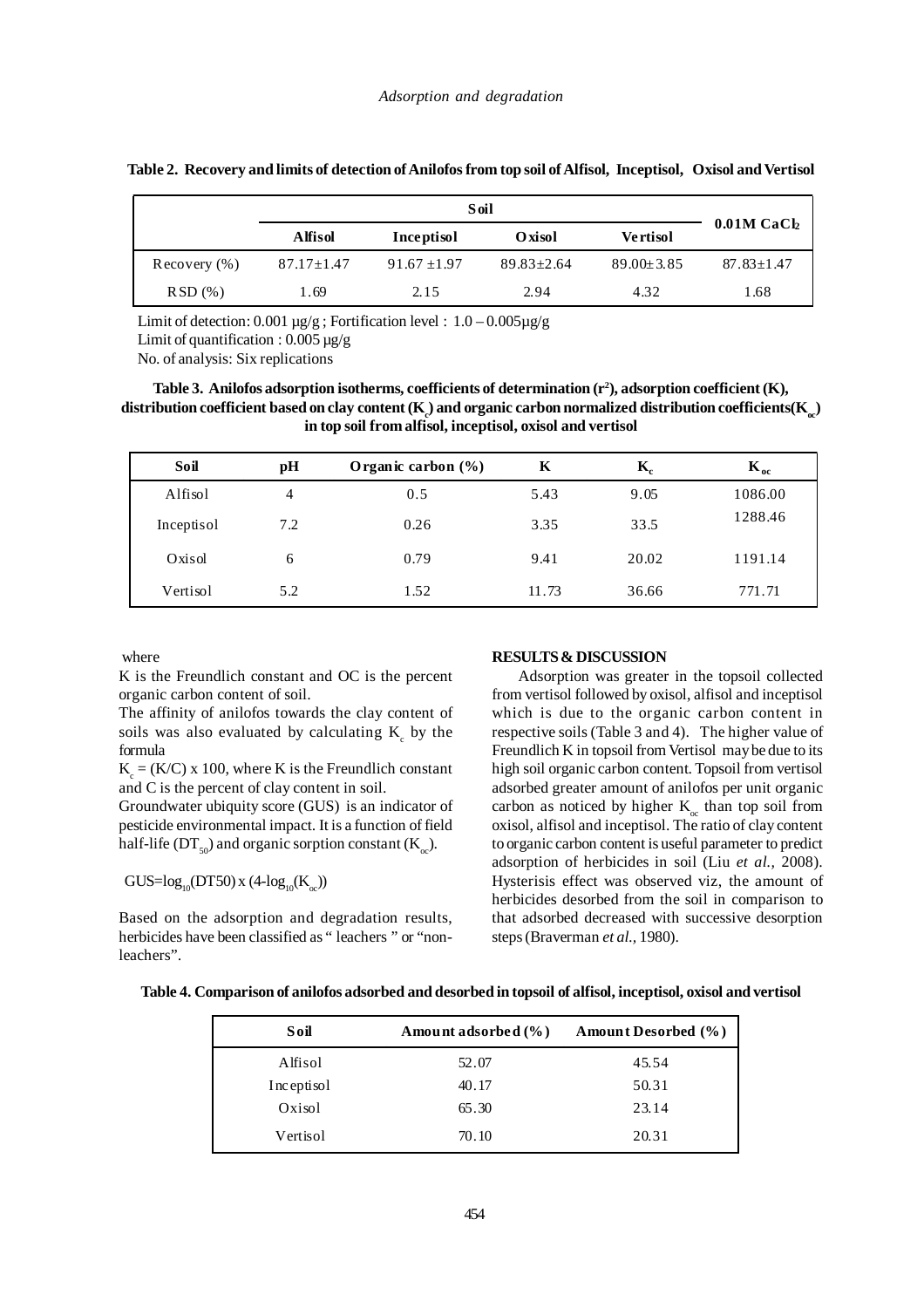

 $K_{\infty}$ , sorption coefficient is a measure of pesticide sorption, which in association with soil organic matter is commonly assumed to be a major mechanism of pesticide sorption in soils. Desorption was high in Inceptiosl followed by Alfisol, oxisol and vertisol. This may be due to the lower organic carbon content in the soil (organic carbon content in soil Vertisol > Oxisol > Alfisol > Inceptisol). Thus it is presumed that the molecules are strongly bound at adsorption site. Hence at normal equilibrium the molecules cannot be easily desorbed. It may be concluded that the contribution of organic matter content towards adsorption may mask other factors if the soil contain high amount of organic matter. However, the use of  $K_{oc}$  to predict herbicide adsorption fails if the ratio of clay to organic carbon exceeds 30 to 40 (Pionke and De Angelis, 1980).

Soil samples (topsoil from Alfisol) collected from field had the initial concentration of anilofos as 0.24  $\mu$ g/g and 0.74  $\mu$ g/g at the tested dosages 450 g a.i./ha  $(T_1)$  and 900 g a.i./ha  $(T_2)$  respectively (Fig. 1). The residues rapidly dissipated to 0.17  $\mu$ g/g (T<sub>1</sub>) and 0.24  $\mu$ g/g (T<sub>2</sub>) on 1<sup>st</sup> day. Steady decrease in residues were observed in later on  $3<sup>rd</sup>$ ,  $5<sup>th</sup>$  and  $7<sup>th</sup>$  day, with  $10<sup>th</sup>$  day residues as 0.02  $\mu$ g/g and 0.06  $\mu$ g/g in T<sub>1</sub> and T<sub>2</sub> respectively. The residue levels on  $15<sup>th</sup>$  day were 0.01  $\mu$ g/g (T<sub>1</sub>) and 0.03  $\mu$ g/g (T<sub>2</sub>). By 20<sup>th</sup> day the residues of anilofos were below minimum detectable level (0.01  $\mu$ g/g) in both the tested dosages.

Soil samples (topsoil from Inceptisol) collected from field had the initial concentration of anilofos as was  $0.25 \mu$ g/g and  $0.74 \mu$ g/g at the tested dosages 450 g a.i./ha (T<sub>1</sub>) and 900 g a.i./ha (T<sub>2</sub>) respectively (Fig. 2).